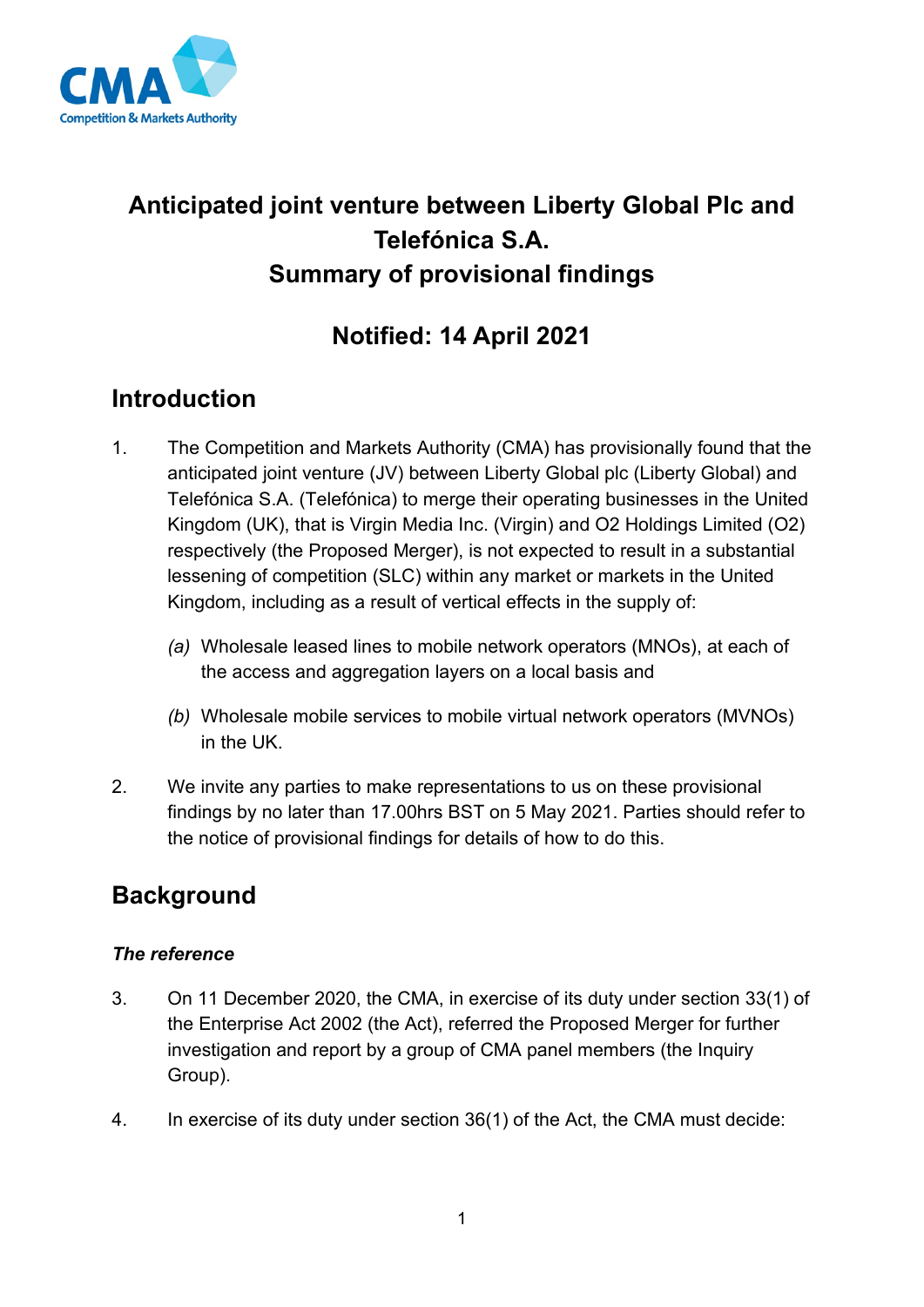- *(a)* whether arrangements are in progress or in contemplation which, if carried into effect, will result in the creation of a relevant merger situation (RMS); and
- *(b)* if so, whether the creation of that RMS may be expected to result in a SLC within any market or markets in the UK for goods or services.
- 5. We are required to prepare and publish a final report by 27 May 2021.

#### *Industry background*

#### *Fixed communications networks*

- 6. Fixed communications networks provide retail services including telephony and broadband access and wholesale services including leased lines and mobile backhaul.
- 7. At both the retail and wholesale level, traffic on fixed networks is growing, driven by growing consumption of data on retail broadband services and by wholesale demand for networks for mobile and other uses. In contrast, use of fixed networks for telephony has been declining.
- 8. Mobile backhaul uses fibre leased lines to connect an MNO's radio base station to its core network nodes. MNOs can self-supply their own backhaul or can source wholesale leased lines from providers such as Openreach, Virgin or CityFibre.
- 9. Mobile backhaul can be provided using 'active' leased lines, or 'passive' leased lines:
	- *(a)* Active leased lines (optical access and Ethernet products) are where the physical line is supplied with electronic equipment. The provider installs and uses its own electronic equipment at the ends of the leased line and configures this to meet the needs of the MNO.
	- *(b)* Passive leased lines are also commonly referred to as 'dark fibre'. These involve the supply of unlit fibre to the MNO which then installs and manages its own electronic equipment at both ends of the leased line.
- 10. BT has the largest fixed network with almost ubiquitous UK coverage. Most wholesale leased lines are supplied by Openreach, a wholly-owned subsidiary of BT, which is functionally and legally separate from it. Openreach is required by Ofcom regulation to offer wholesale services to other fixed telecom providers that do not have the same level of network coverage in the UK. BT also provides wholesale leased line services, including to MNOs, on a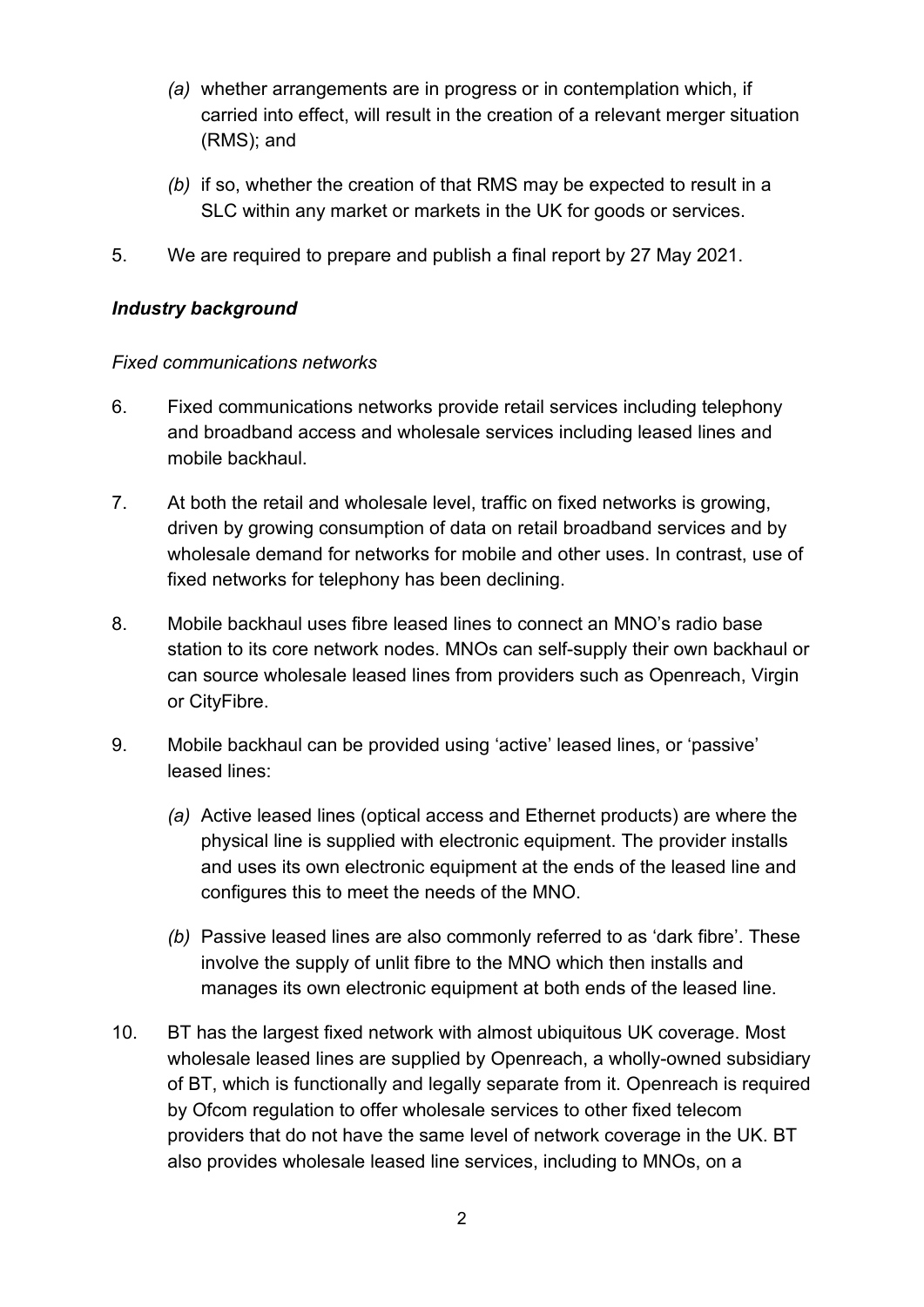commercial basis through its BT Enterprise business which use inputs from Openreach.

11. Virgin has the second largest fixed network in the UK, passing over 16 million UK households. Virgin provides mobile backhaul to MNOs in the form of either active leased lines and/or passive leased lines.

#### *Mobile communications*

- 12. There are four MNOs in the UK: O2, EE, Vodafone and Three. These supply around 90% of the retail mobile customers in the UK, with the remainder being supplied by around 150 MVNOs, including Virgin Mobile and Sky Mobile.
- 13. Ofcom research shows that demand for mobile data is increasing, while use of traditional mobile messaging and voice services are falling, as customers substitute instant messaging and video calling using apps on their smartphones.
- 14. All UK MNOs now offer 5G services. 5G is the latest generation of wireless technology and delivers faster and more reliable mobile services and may enable innovative new services in multiple industry sectors.

#### *Fixed mobile convergence*

- 15. Telecoms providers are beginning to bundle services including mobile, fixed voice, broadband and pay-TV for UK consumers. However, these are generally cross-sold and still provided under separate contracts.
- 16. Ofcom data indicates that in 2020 14% of fixed broadband subscribers had purchased their mobile and broadband services from the same provider.

#### *The Parties*

- 17. Liberty Global is an international video, broadband and communications company. It has consolidated operations in the UK, Ireland, Belgium, Switzerland, Poland and Slovakia and owns 50% of the Vodafone Ziggo joint venture in The Netherlands. Liberty Global is a publicly traded company, listed on the NASDAQ Global Select Market in the US.
- 18. In the UK, Liberty Global owns Virgin which provides retail fixed telecommunications services (specifically fixed voice and fixed broadband), pay-TV and business to business wholesale fixed telecommunications services. Virgin also provides retail mobile services with Virgin Mobile, an MVNO.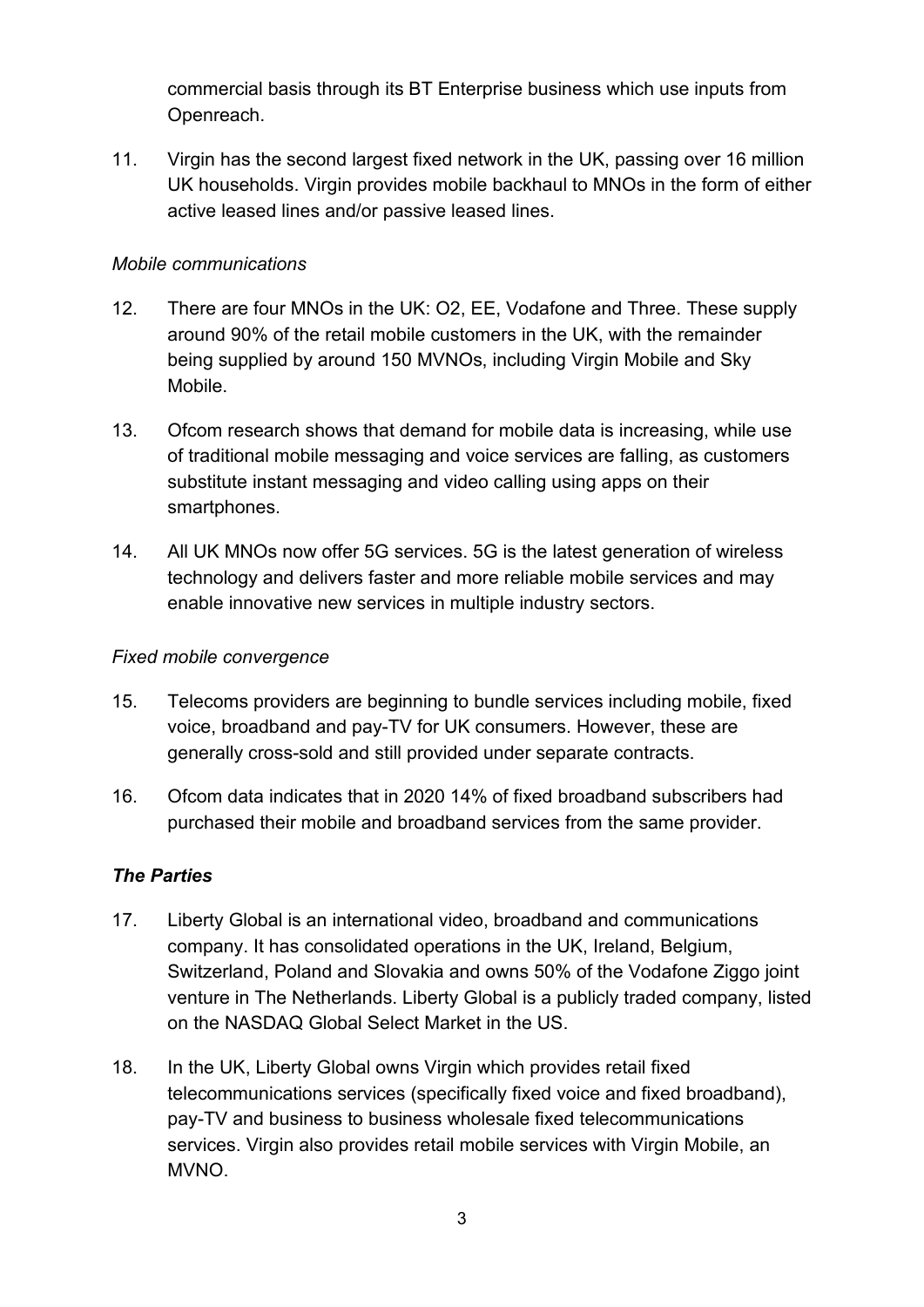- 19. The turnover of Liberty Global in 2019 was approximately £10,766 million worldwide. Virgin had turnover of £4,766 million in the UK.
- 20. Telefónica is an international telecommunications company headquartered in Madrid, Spain. It is a publicly listed company on the Madrid, New York, Lima and Buenos Aires Stock Exchanges.
- 21. In the UK, Telefónica operates O2 as an MNO, offering retail mobile services to consumers and businesses as well as wholesale mobile services to MVNOs. O2 also provides certain fixed telephony retail services to business customers.
- 22. O2 owns giffgaff Limited (an MVNO) and has a shareholding in the Tesco Mobile joint venture (an MVNO); Cornerstone Telecommunications Infrastructure Ltd (CTIL), a mobile network-sharing joint venture with Vodafone; and Digital Mobile Spectrum Limited.
- 23. The turnover of Telefónica in 2019 was approximately £42,463 million worldwide and £6,234 million in the UK.

#### *The transaction*

- 24. On 7 May 2020, Telefónica and Liberty Global entered into a Contribution Agreement which proposed they would jointly acquire control of a newly incorporated entity, VMED O2 UK Ltd (the Merged Entity). Telefónica and Liberty Global would each be allotted 50% of the entire issued and outstanding share capital of VMED O2 UK Ltd.
- 25. Telefónica will contribute to the JV its wholly owned subsidiary O2 Holdings Limited and Liberty Global will contribute to the JV its wholly owned subsidiary Virgin Media Inc., which is the parent company of Virgin Media Ltd and Virgin Mobile Telecoms Ltd.
- 26. The other main businesses contributed by Telefónica will be:
	- *(a)* its shareholding in the Tesco Mobile joint venture, an MVNO;
	- *(b)* giffgaff Limited;
	- *(c)* CTIL. O2 has a 50% shareholding in CTIL which owns mobile passive infrastructure and operates a shared site portfolio such as base stations; and
	- *(d)* Digital Mobile Spectrum Limited, a joint venture in which O2, Three, EE and Vodafone each hold a 25% shareholding.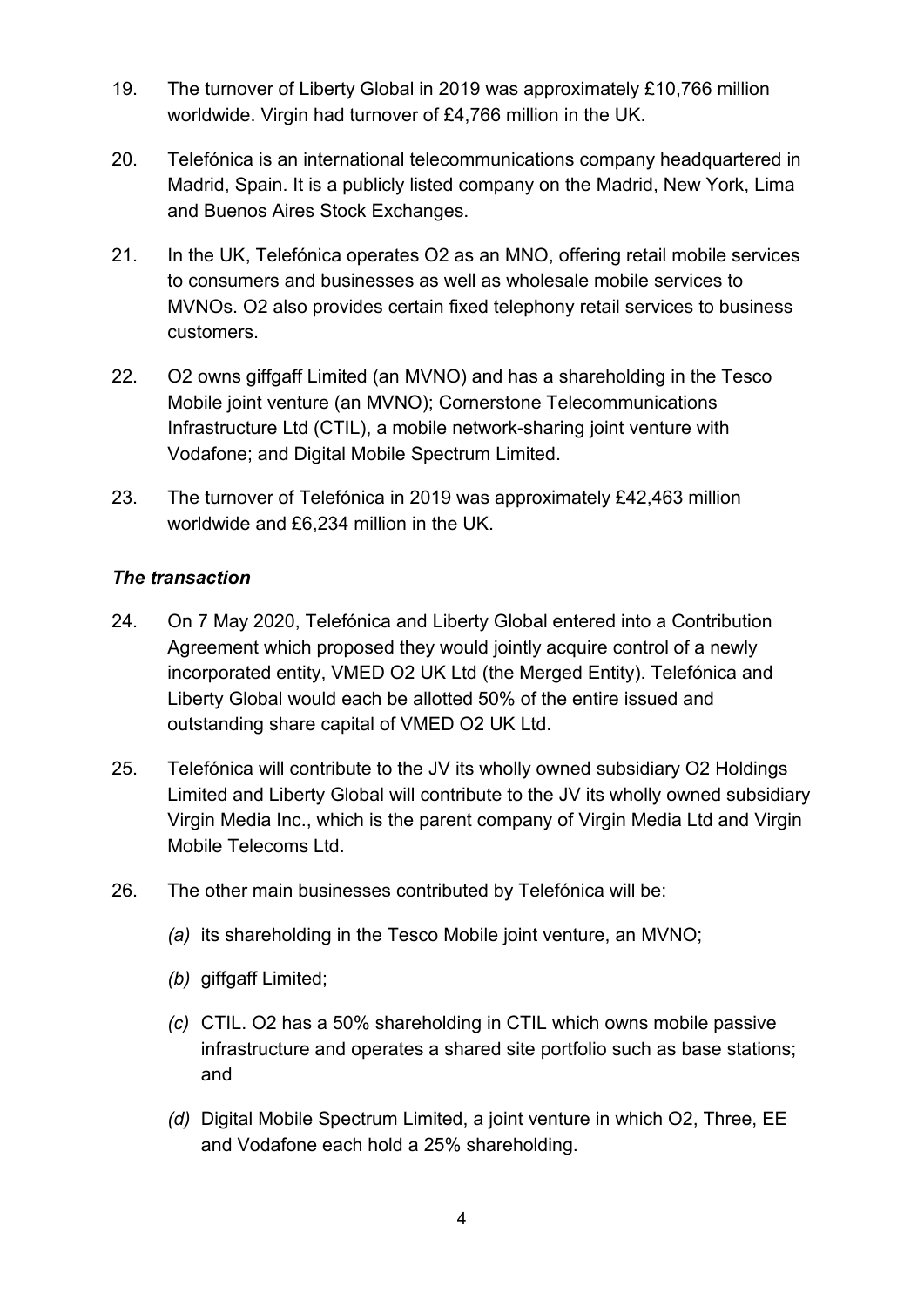- 27. The Parties have agreed the form of the shareholders' agreement which governs how the JV will be owned, controlled, managed and financed, although this has not yet been executed.
- 28. The JV is intended to be jointly controlled by the Parties. The shareholders' agreement sets out that the board of directors of the JV will have eight directors: four each from Telefónica and Liberty Global.
- 29. The Parties have told us that the JV will be independently managed on an autonomous basis and will be provided with the necessary resources (finance, people and assets) to allow it to operate independently.

## **Provisional findings**

### *Counterfactual*

- 30. To assess the effects of a merger on competition, we consider the prospects for competition with the merger against what would have been the competitive situation without the merger. This is called the 'counterfactual'.
- 31. Submissions and internal documents from Liberty Global and Telefónica indicate that both Parties, prior to agreeing the Proposed Merger, were exploring alternative strategic options in order to develop their respective businesses. These included potential alternative combinations, acquisitions or other M&A activity. However, the evidence indicates that these were not sufficiently certain to form part of any counterfactual.
- 32. We have provisionally concluded that the 'prevailing conditions of competition', is the most likely counterfactual and, thus, the appropriate counterfactual to the Proposed Merger.

#### *The relevant merger situation*

- 33. We have provisionally found that O2 and Virgin will cease to be distinct from each other and that the Parties together will enjoy common ownership and control of the proposed JV. Each Party will acquire at least material influence in (and cease to be distinct from) the business being contributed by the other.
- 34. Our provisional view is therefore that arrangements are in progress or in contemplation which, if carried into effect, will result in two or more enterprises ceasing to be distinct and that the first limb of the RMS test is met.
- 35. We are satisfied that the combined UK turnover of the businesses that the Parties are transferring to the proposed JV exceeds £70 million and that the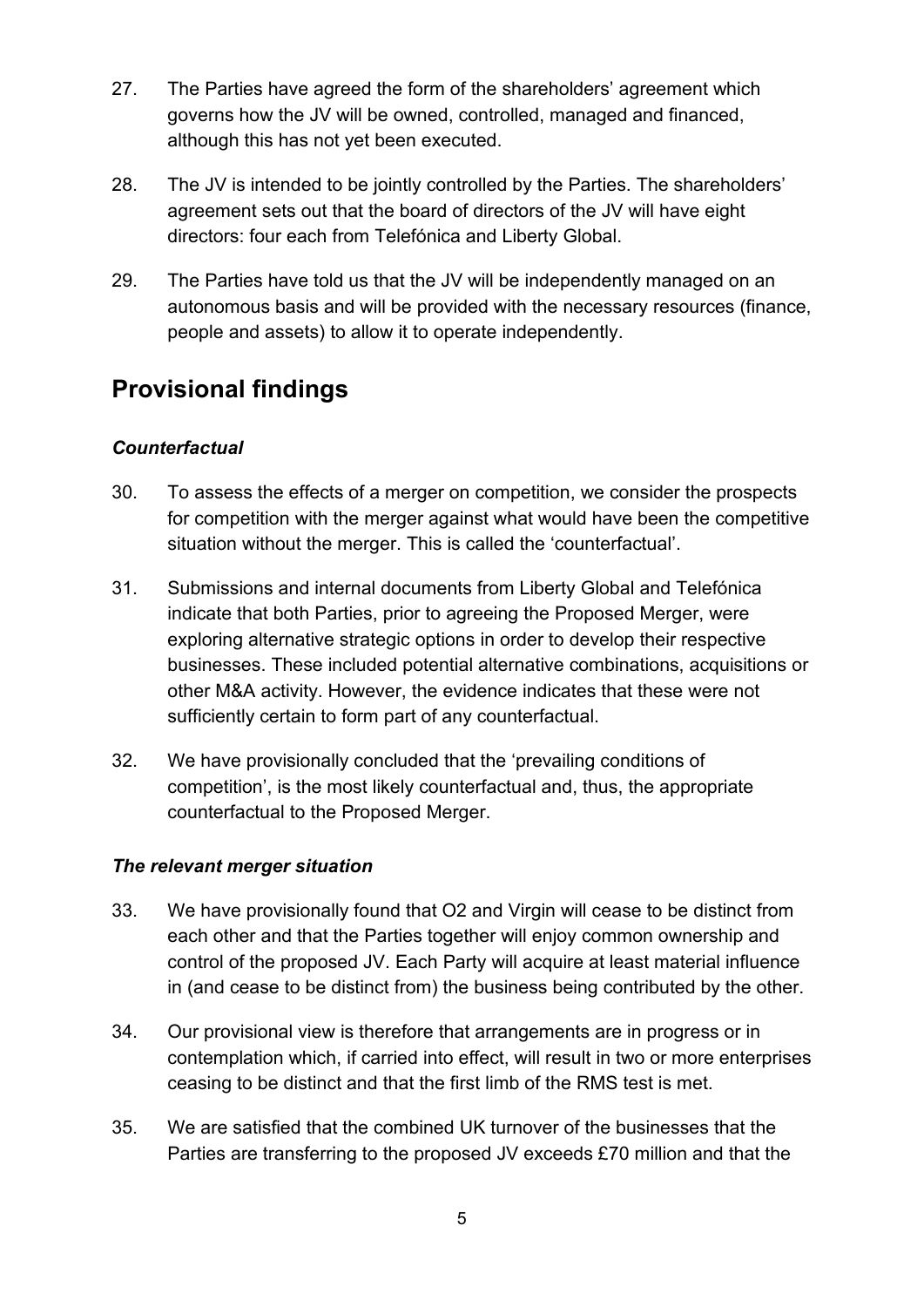turnover test is satisfied. We have also found that the Parties have overlapping activities in the UK, notably in respect of retail mobile services and that, in 2019, the Parties' combined share of the supply of these was in excess of 25%, with an increment.

- 36. We have, therefore, provisionally found that the Proposed Merger, if carried into effect, will result in the creation of an RMS.
- 37. As a result, we have considered whether the creation of that situation may be expected to result in an SLC within any market or markets in the UK for goods or services.

#### *Introduction to the competitive assessment*

- 38. Our investigation has focussed on two vertical theories of harm. Vertical effects may arise when a merger involves firms at different levels of the supply chain, for example, a merger between an upstream supplier and a downstream customer or a downstream competitor of the supplier's customers.
- 39. Our assessment of both of these theories of harm is framed by reference to the following three questions. To reach an SLC finding, all three must be answered in the affirmative.
	- *(a)* Ability: would the Merged Entity have the ability to harm rivals, through refusing to supply them, increasing prices or decreasing quality?
	- *(b)* Incentive: would it find it profitable to do so?
	- *(c)* Effect: would the effect of such action by the Merged Entity be sufficient to reduce competition to the extent that it gives rise to an SLC?
- 40. There are some horizontal overlaps between the Parties: in particular, the supply of retail mobile services to customers by O2 and Virgin. We noted in our Issues Statement that Virgin Mobile has a low and declining market share at retail level and that the Parties are not close competitors in retail mobile. We have not received submissions or evidence to contradict this initial view.
- 41. In addition, the Proposed Merger would create a horizontal overlap between the Parties' activities in supplying certain services to business customers, including fixed broadband, fixed voice services, business connectivity, internet hosting and certain IT services. We set out in our Issues Statement an initial view that the Proposed Merger would result in small increments and that the Parties do not compete closely in each of these areas. We have not received submissions or evidence to contradict this initial view.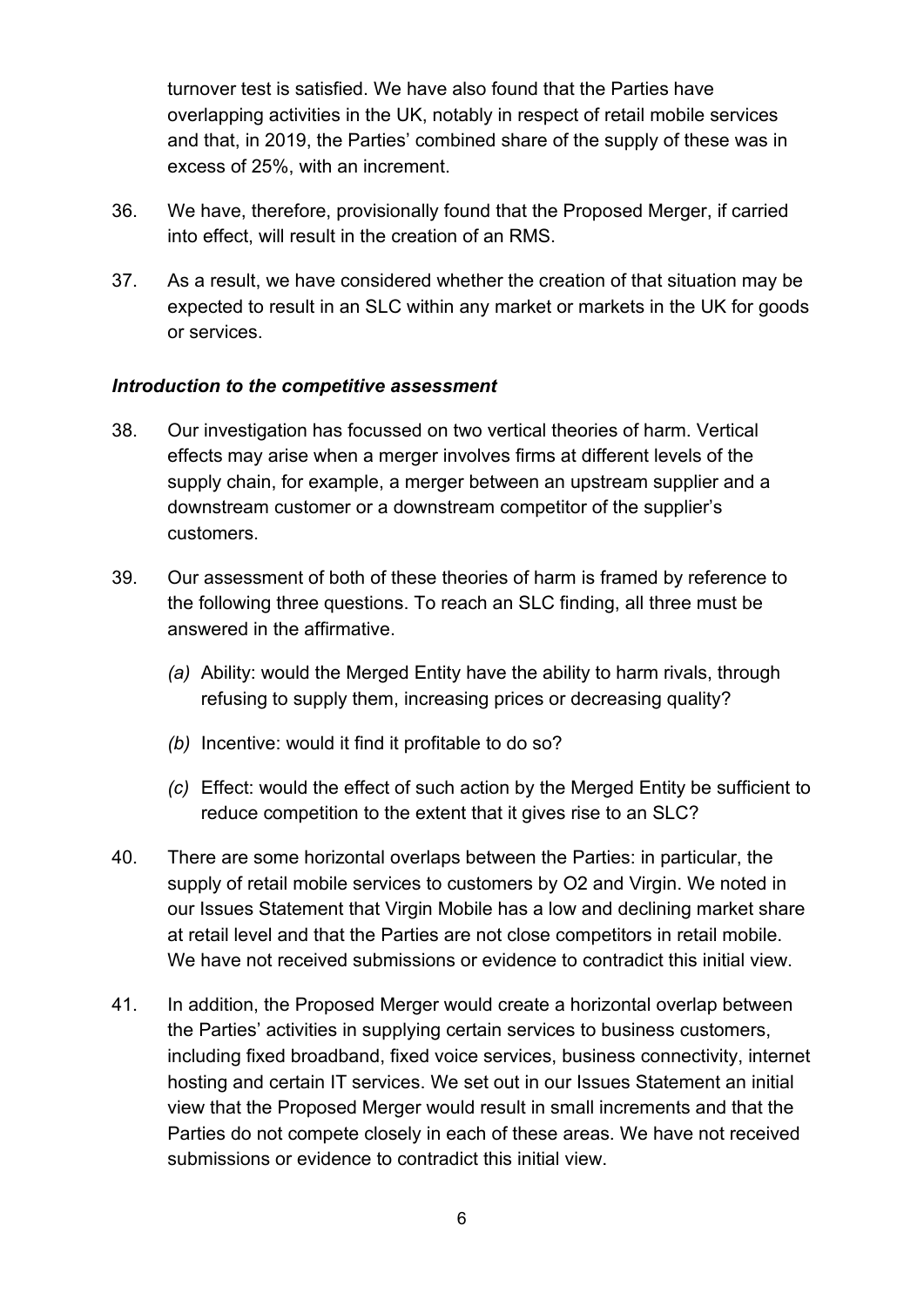#### *Wholesale leased lines*

### *Background*

- 42. Virgin supplies wholesale leased lines to MNOs. MNOs use these leased lines as mobile backhaul, that is, to connect their radio base stations and their core network. Leased lines form part of the infrastructure required to provide mobile telecommunications services and are therefore an important input for MNOs.
- 43. An MNO's mobile backhaul consists of three segments:
	- *(a)* To connect mobile base stations (that is, the antennas and electronic equipment that establish connections to individual mobile devices) to local exchanges, (the access layer);
	- *(b)* to connect the different local exchanges to aggregating nodes, (the aggregation layer);
	- *(c)* to connect aggregating nodes to core nodes, ('core connections').
- 44. Our investigation has not considered core connections as we understand from the Parties that all MNOs and fixed network operators operate their own core network.
- 45. We have found that MNOs source mobile backhaul from multiple suppliers for both access and aggregation layers and use multiple different technologies and products.
- 46. MNOs told us that their choice of suppliers is determined by several factors, including the availability of their infrastructure, the type of leased line product they require and the cost and/or cost structure.
- 47. MNOs tend to agree long-term contracts for the supply of backhaul. Both Three and Vodafone have recent agreements with Virgin. Network sharing arrangements are also common: MBNL is a network sharing joint venture between BT and Three; Project Beacon is a network sharing arrangement between Vodafone and O2.
- 48. Openreach's position of incumbency and ubiquity has afforded it a large share of the supply of mobile backhaul in the UK. Ofcom imposes regulatory conditions on Openreach in terms of network access requirements, transparency requirements and some price caps on its provision of active leased lines.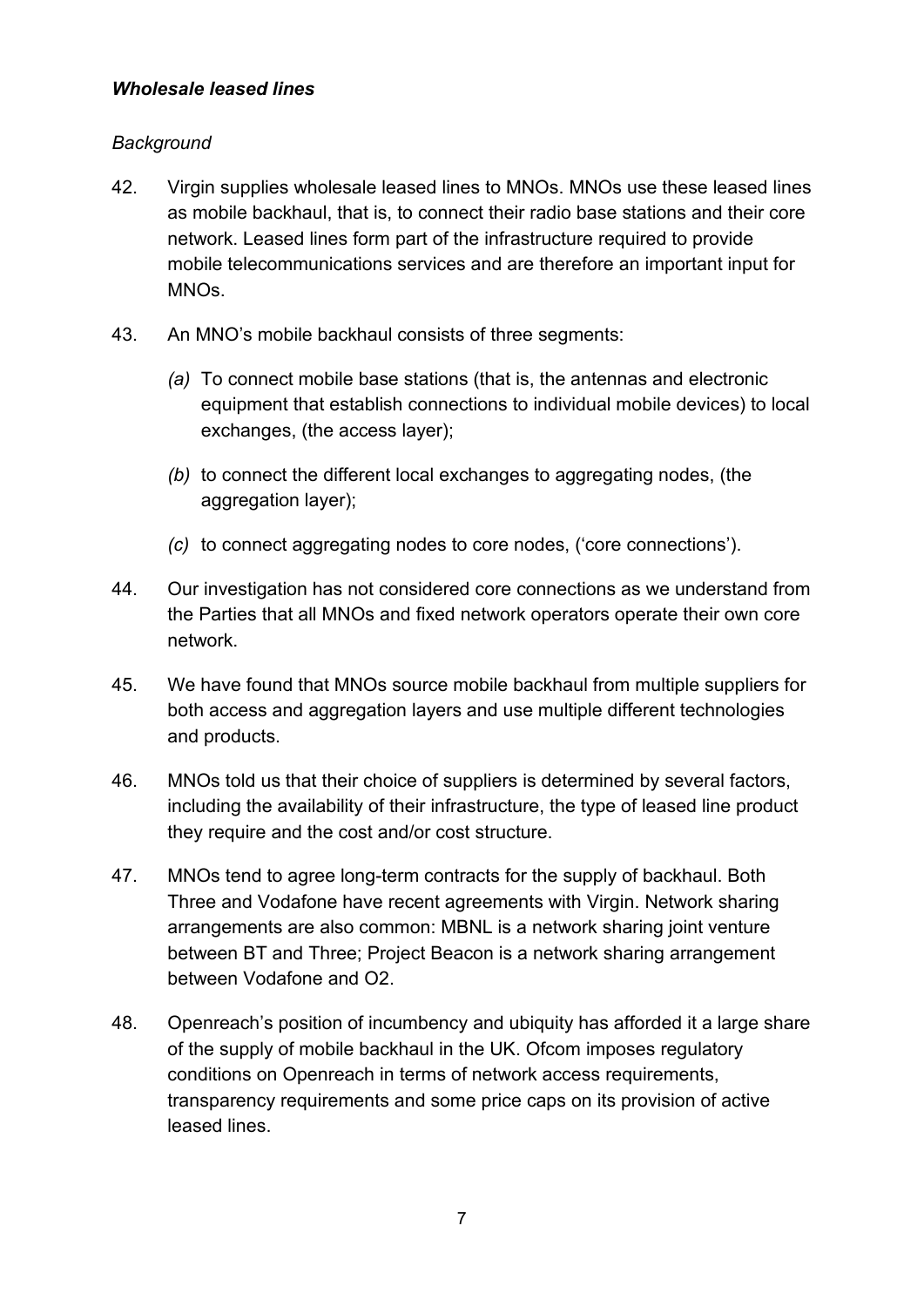49. Ofcom has also imposed a physical infrastructure access (PIA) remedy on Openreach which requires it, due to its strategic market position, to give other companies that wish to provide fibre networks access to its physical infrastructure.

#### *Market definition*

- 50. The focus of our analysis of the product market is on Virgin's provision of dark fibre for mobile backhaul. We therefore start our assessment of the product market using dark fibre as a focal product. This is the narrowest plausible candidate product market. We have assessed whether there are demand- or supply-side constraints that suggest a broader market.
- 51. In terms of substitutability of active products for dark fibre in mobile backhaul, we have found that MNOs could, from a technical perspective, substitute active leased lines for dark fibre in order to meet their mobile backhaul requirements. But we note that some MNOs have a clear preference for dark fibre over active products.
- 52. We have assessed the cost difference between dark fibre and active leased lines. While inherently imprecise, our comparison indicates that the alternative active product from Openreach can, in some instances, be more expensive than dark fibre from Virgin.
- 53. Our competitive assessment focuses on the extent to which active products are effective alternatives to dark fibre. The evidence suggests that users of dark fibre can switch to certain active products (and therefore that the market may be wider than dark fibre), but it does not enable us to define the precise boundaries of the market. Therefore, we have left the precise definition of the relevant market open as it does not affect the outcome of our competitive assessment.
- 54. Regarding the substitutability of wholesale leased lines used for other purposes with dark fibre mobile backhaul, we have considered supply-side substitutability and found that some providers submit that the products are interchangeable, while some MNOs state that this is not the case, due to their service-level requirements.
- 55. Our provisional view is that, while there is evidence that MNOs' requirements can differ from those of other users of leased lines, it is unclear to what extent these differences represent an obstacle to supply-side substitutability.
- 56. Therefore, wholesale leased lines supplied to MNOs as mobile backhaul and wholesale leased lines used for other purposes are likely to be part of the same product market. While our competitive assessment therefore takes into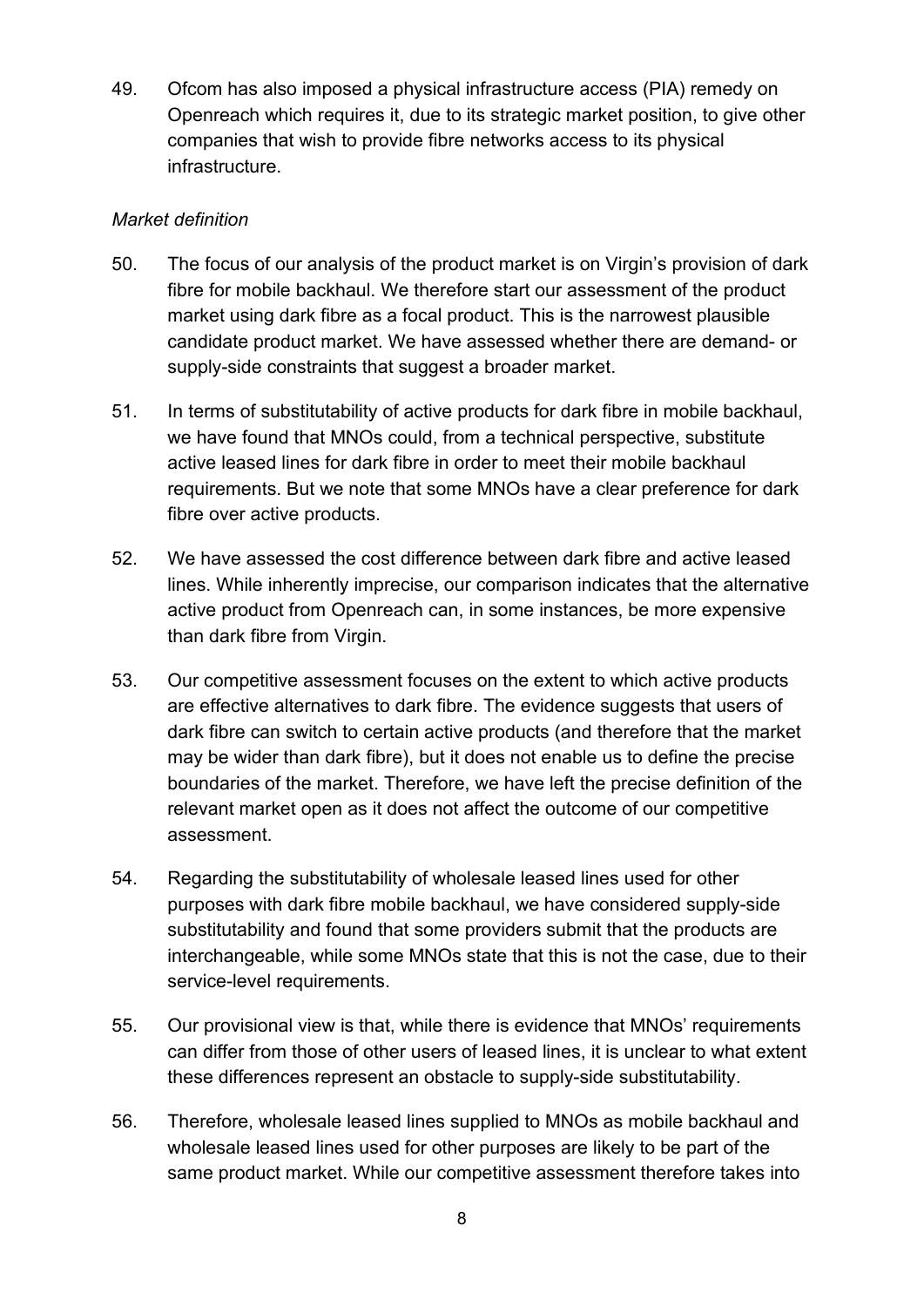account all suppliers of wholesale leased lines, we primarily consider those suppliers that currently supply mobile backhaul or have plans to start doing so.

- 57. We have considered the distinction between the access and aggregation layers. We note that Ofcom considers these to be separate product markets and also that they are not substitutable from a demand-side perspective. While the Parties have submitted that these form part of a single product market, submissions from third parties suggest that they are separate.
- 58. Our provisional view is that leased lines in the access layer and in the aggregation layer are not substitutable from a demand-side perspective or from a supply-side perspective.
- 59. In terms of geographic market, our provisional view is that for both the access layer and the aggregation layer, this is likely to be local.

#### *Competitive assessment*

- 60. Virgin is the second largest supplier of leased lines in the UK. The Proposed Merger would combine Virgin with O2, an MNO and the largest supplier of retail mobile services in the UK. The theory of harm that we have assessed is that as a result of the Proposed Merger, the Merged Entity could engage in an input foreclosure strategy to harm rival MNOs.
- 61. It could do this by, for example, increasing the price, decreasing the quality of its mobile backhaul offering (for example, by delaying dark fibre roll-out and/or by delaying repairs of connections) ('partial foreclosure'), or by withdrawal of supply ('total foreclosure').
- 62. We have focused our assessment on the access layer because the extent to which the Proposed Merger could affect mobile backhaul costs in the aggregation layer is limited.

*Ability*

- 63. In assessing the Merged Entity's ability to engage in input foreclosure, we have considered two main areas:
	- *(a)* Technical and cost differences between different types of leased lines and in particular the substitutability of Openreach's products for Virgin's dark fibre; and
	- *(b)* the cost of mobile backhaul as an input relative to MNOs' other costs.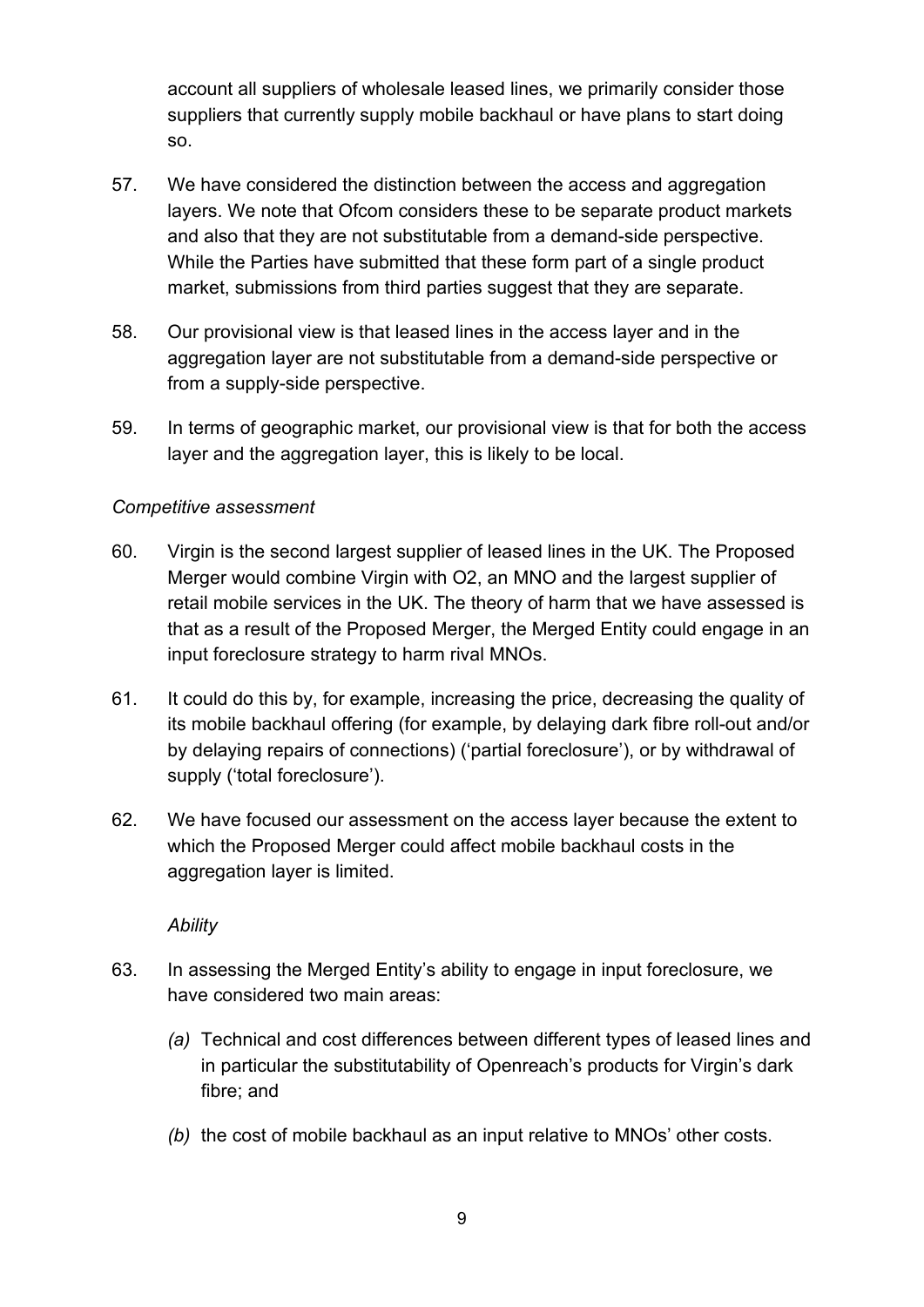- 64. In addition, we considered whether existing supply contracts between Virgin and MNOs and network sharing agreements between MNOs would provide protection from a potential foreclosure strategy.
- 65. Views on the benefits of dark fibre relative to active products are mixed: some third parties, including MNOs (and Ofcom) suggest that dark fibre has certain technical benefits as well as cost benefits, while the Parties and EE question some of these factors. We have found that some MNOs have a clear preference for dark fibre.
- 66. Overall, we have found that, while dark fibre has some technical differences compared to active products, they are substitutable from a technical perspective and it is generally cost that underlies MNOs' preferences. Thus, not having access to dark fibre is unlikely to constitute a significant disadvantage for MNOs from a technical perspective.
- 67. Comparing the costs of dark fibre and active products is inherently imprecise but our comparison indicates that the alternative active product from Openreach can, in some instances, be more expensive than dark fibre from Virgin.
- 68. We found that mobile backhaul accounts for a relatively small proportion of the overall costs that MNOs incur, that mobile backhaul supplied by Virgin represents an even smaller proportion, and that the proportion is likely to remain small going forward. For this reason, we found that the cost difference between dark fibre and active products is not large enough for the Merged Entity to be able to significantly increase MNOs' costs.
- 69. Overall, we have found that there are two overarching issues that limit the ability of the Merged Entity to harm rival MNOs through input foreclosure, namely:
	- *(a)* The ubiquitous presence of active leased lines supplied by Openreach and;
	- *(b)* The limited importance of MNOs' mobile backhaul costs in general and the limited exposure to Virgin specifically.
- 70. Virgin has contracts for mobile backhaul with Three, Vodafone and MBNL. O2 also has a network sharing agreement with Vodafone, Project Beacon.
- 71. We note that, in practice, contracts between providers and their customers may not completely remove a provider's ability to harm its downstream rivals, given that certain rivals might not be covered by these contracts, the contracts might not prevent all ways in which the competitiveness of rivals could be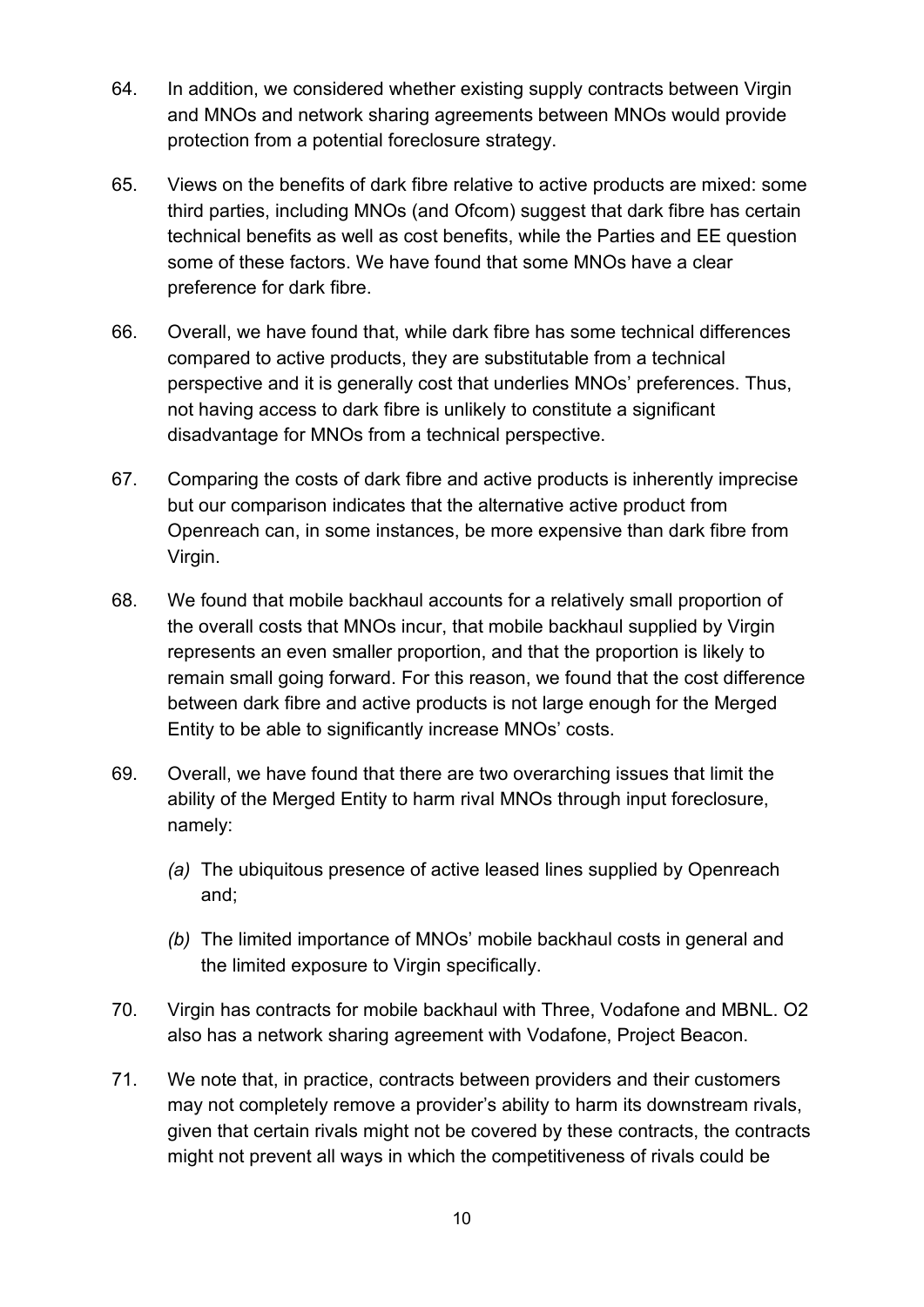harmed and the contracts may be of a limited duration. Moreover, over time contracts may be renegotiated or terminated, and firms may waive their rights to enforce any breaches in light of their overall bargaining position (reflecting the change in market structure brought about by a merger). In any event, contracts do not, of course, apply to potential market entrants.

- 72. However, we have found that in this case the Merged Entity's contractual obligations and its network sharing arrangements do provide some protections for MNOs that may limit the Merged Entity's ability to engage in certain foreclosure strategies, although the contracts are not determinative.
- 73. Our provisional finding is that the Merged Entity would not be able to engage in input foreclosure in the supply of mobile backhaul. We have also provisionally found that, going forward, the Merged Entity's ability to engage in an input foreclosure strategy will be limited.

#### *Incentive*

- 74. In order to assess the Merged Entity's incentive to engage in foreclosure, we have primarily relied on a quantitative analysis in the form of 'vertical arithmetic' to assess whether it would be profitable for the Merged Entity to withdraw supply of leased lines to MNOs altogether ( 'total foreclosure'); or to raise its prices ('partial foreclosure').
- 75. The vertical arithmetic analysis considers whether upstream losses for the Merged Entity from the loss of MNO revenue could be outweighed by downstream gains if MNOs were forced by foreclosure to increase their retail prices and their customers switched to the Merged Entity.
- 76. We have provisionally found that the increase in retail revenues, as a result of foreclosure, would not be sufficient to outweigh the loss of upstream revenues, so there would be no incentive for the Merged Entity to withdraw the supply of dark fibre.
- 77. Similarly, we have provisionally found that there would be no incentive for the Merged Entity to engage in partial foreclosure by increasing the price of dark fibre as this would lead to upstream losses that would not be outweighed by downstream gains.

#### *Effect*

78. Given our provisional views on the Merged Entity's ability and incentive to engage in an input foreclosure strategy in wholesale leased lines, we have not separately assessed the effect that this would have on competition.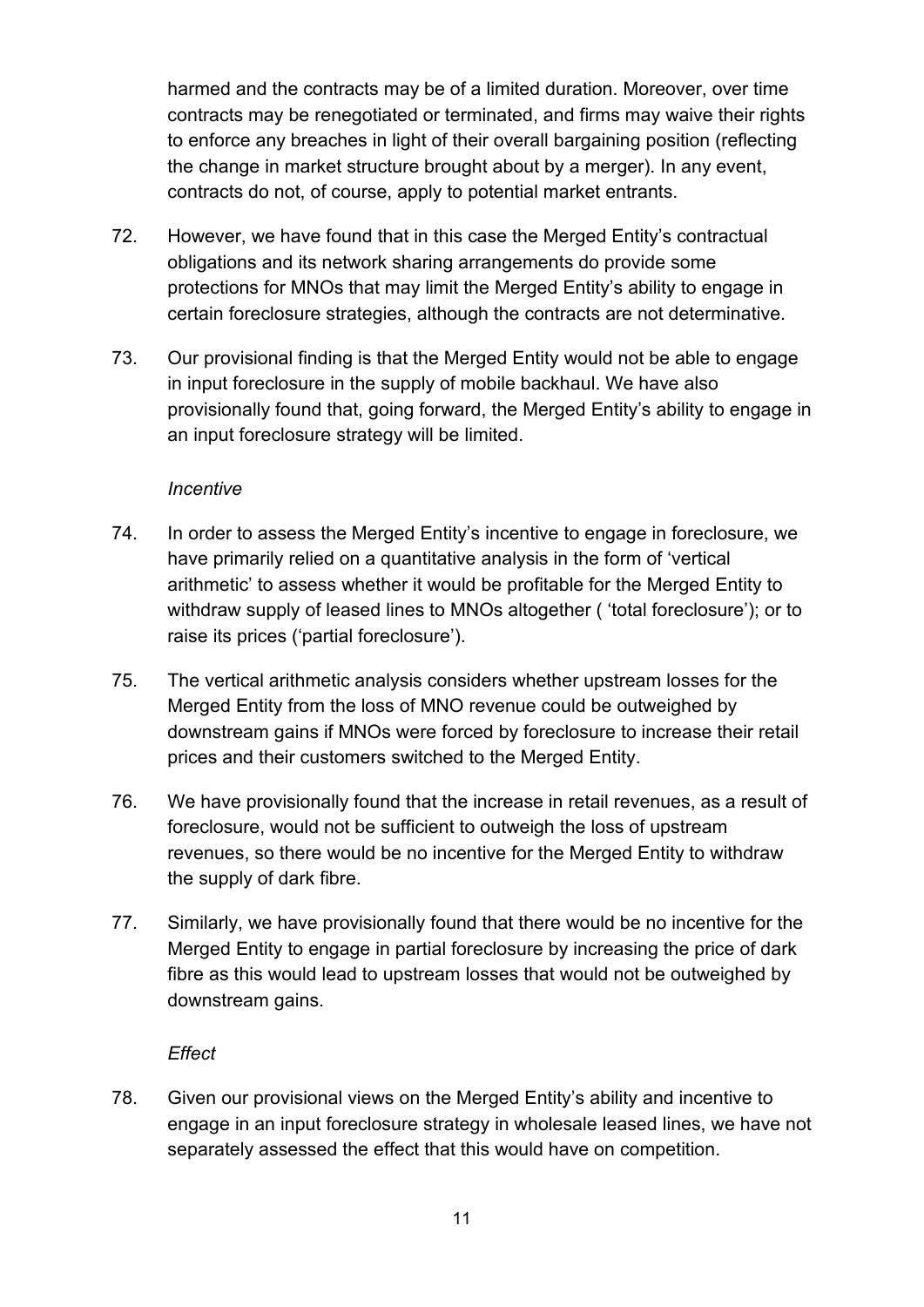#### *Wholesale mobile*

#### *Background*

79. O2 supplies wholesale mobile access services to MVNOs, for whom these services are an essential input, enabling them to compete in the retail mobile market.

#### *Market definition*

- 80. For wholesale mobile, we have assessed market definition in relation to:
	- *(a)* The (upstream) supply of wholesale mobile services; and,
	- *(b)* the (downstream) supply of retail fixed-mobile bundles.

#### *Wholesale mobile services*

- 81. The Parties and third parties agreed with our proposed candidate market of the wholesale supply by MNOs to MVNOs of network access and call origination on public mobile telephone networks.
- 82. We considered whether network access and call origination could be treated as separate product markets but found that MNOs and MVNOs see them as part of the same market.
- 83. We therefore consider that the relevant product market is the wholesale supply of network access services and call origination services on public telephone networks.
- 84. Noting in particular that MNOs are regulated by Ofcom to operate in the UK, we consider that the geographic market is the UK.
- 85. Our provisional finding is that the appropriate market definition is the supply of wholesale mobile services in the UK.

#### *Retail fixed-mobile bundles*

- 86. We investigated the extent to which the supply of retail fixed-mobile bundles in the UK would be likely to form a single product market. We considered fixed-mobile bundles to comprise bundles supplied by the same provider but not necessarily under a single contract.
- 87. We found low take-up of fixed-mobile bundles in the UK relative to some European markets, and we found that customers can and would be likely to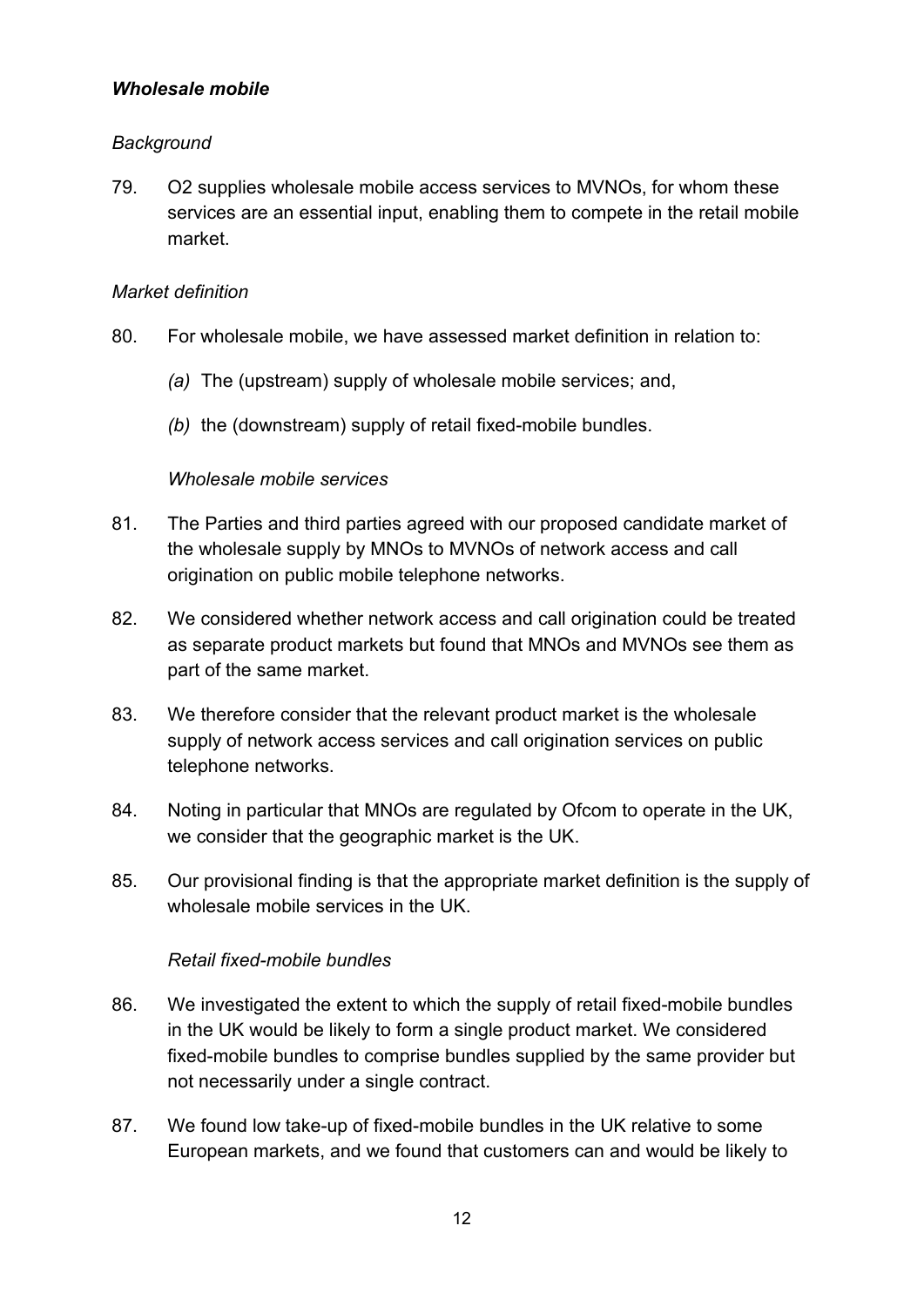respond to a price increase or reduction in quality of the mobile aspect of a fixed-mobile bundle by unbundling and purchasing mobile services separately.

88. Our provisional view is that there is not currently a separate market for fixedmobile bundles. However we have considered the impact of future changes in the nature of demand for these services in our competitive assessment.

#### *Competitive assessment*

- 89. The Merged Entity will include the following:
	- *(a)* O2, an MNO which supplies wholesale mobile services to four MVNOs: Sky Mobile, Lycamobile, Manx Telecom and Truphone.
	- *(b)* Virgin Mobile, an MVNO which is moving MNO host from EE to Vodafone.
- 90. Our assessment of the Proposed Merger focusses on the Merged Entity's ability and incentive to foreclose MVNOs. We have focussed particularly on the potential for input foreclosure of fixed-MVNOs because these are the segment of the market in which the Merged Entity's incentives may differ from O2's incentives prior to the Proposed Merger:
- 91. O2 currently supplies wholesale mobile services to fixed-MVNOs and it does not offer fixed-mobile bundles to retail customers to any significant extent, whereas post-merger, the Merged Entity will be able to offer fixed-mobile bundles and will therefore compete with fixed-MVNOs. These include Sky, which currently purchases wholesale mobile services from O2, and any other fixed-MVNOs that may wish to negotiate a wholesale mobile contract.
- 92. The Merged Entity would have the incentive to engage in a potential foreclosure strategy if a significant proportion of a fixed-MVNOs' customers switch their whole fixed-mobile bundle to the Merged Entity. If customers switch only the mobile component of their purchase, and retain their fixed services with their current provider, then the pre- and post-merger incentives of the Merged Entity would be broadly the same as the Merged Entity would only recapture mobile customers.
- 93. The Merged Entity could foreclose a fixed-MVNO by, for example, increasing the price or reducing the quality of its wholesale mobile services ('partial foreclosure'). Partial foreclosure could be directed towards existing fixed-MVNO customers within contract ('in-contract partial foreclosure') or towards potential fixed-MVNO customers by weaker bidding and offering worse terms at contract renewal or renegotiation.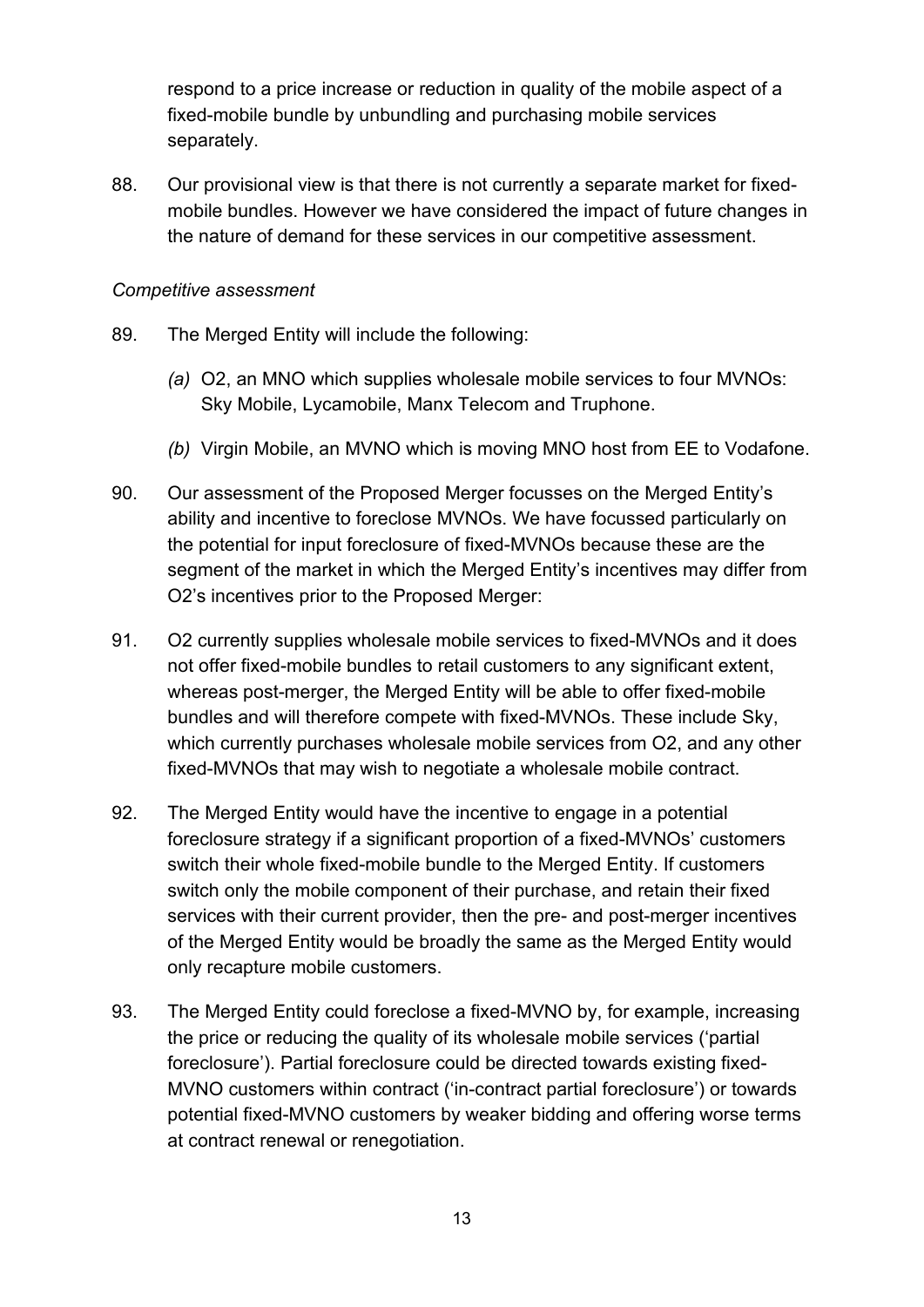94. The Merged Entity could also refuse to supply fixed-MVNOs altogether ('total foreclosure'), by not competing to supply them.

#### *Ability*

- 95. In assessing the Merged Entity's ability to harm rivals through foreclosure, we have considered the following areas.
	- *(a)* We have assessed the extent to which there would be competitive constraints from other MNOs post-Merger. This is because, if rival fixed-MVNOs can obtain competitive terms from rival MNOs, the Merged Entity will be unable to engage in a foreclosure strategy. We considered a wide range of evidence including submissions from MNOs and MVNOs, internal documents relating to recent fixed-MVNO tender processes and MNO strategies, as well as evidence relating to switching costs for MVNOs, and on the capacity and quality of MNOs' networks. We have found that MNOs have a high level of participation in MVNO tenders and that all compete credibly in the supply of wholesale mobile services to MVNOs.
	- *(b)* We have considered the cost of wholesale mobile services relative to fixed-MVNOs' total costs. If the cost of wholesale mobile access accounts for only a small part of the total costs incurred, the Merged Entity will be less able to harm rival MVNOs' ability to compete for end customers in the retail market. We have found that the average cost of wholesale mobile services accounts for a low proportion of the average retail price of a fixed-mobile bundle. As such, the Merged Entity's ability to foreclose fixed-MVNOs would be limited.
	- *(c)* We have also assessed the ability of the Merged Entity to engage in partial foreclosure of Sky within its current contract with O2. As set out above, we generally do not consider that contracts can provide complete protection from foreclosure and this is also true in this case. However, having considered the details of the contract, we consider that the Merged Entity would have limited means to foreclose Sky within it.
- 96. We have provisionally found that the Merged Entity will not have the ability to foreclose, partially or totally, fixed-MVNOs.

#### *Incentive*

97. To assess the Merged Entity's incentive to engage in a foreclosure strategy, we have analysed the extent to which customers who buy fixed-mobile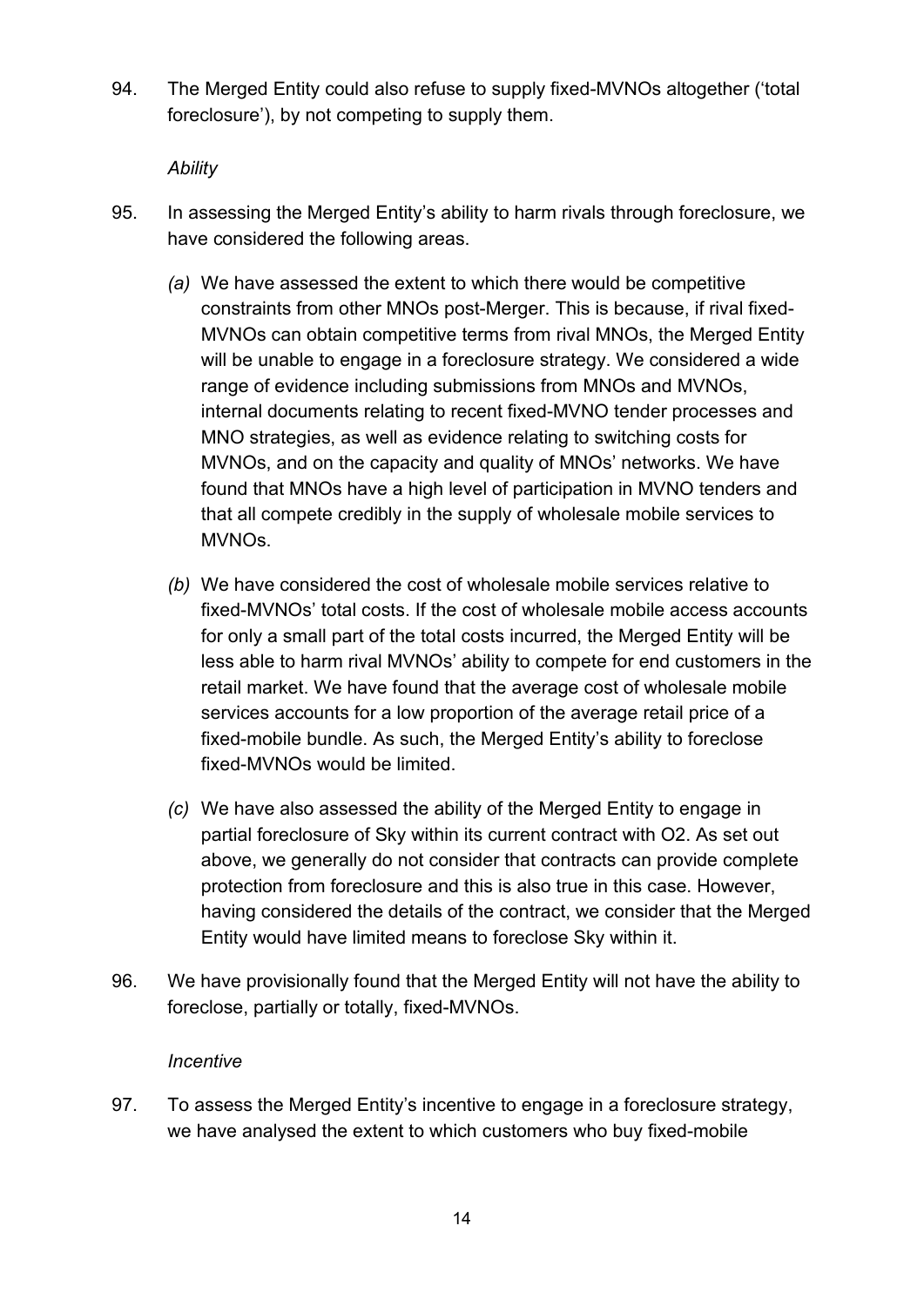bundles would switch all of these services when faced with a reduction in quality or a price increase of the mobile aspect of the bundle.

- 98. The Parties told us that the Merged Entity will not have the incentive to foreclose Sky, or any other fixed-MVNOs, because it is not plausible that sufficient numbers of Sky's fixed customers would switch these services to the Merged Entity in response to a price increase or quality reduction in the mobile aspect of their fixed-mobile bundle in order to make this strategy profitable.
- 99. We considered the ease and likelihood of unbundling and found that customers of fixed-MVNOs can unbundle because they tend to purchase fixed and mobile services under separate contracts and can easily switch the mobile aspect of their bundle.
- 100. Furthermore, we noted customer preferences for the fixed services provided by a fixed-MVNO, and the fact that the choice of fixed services is seen as a household decision whilst choice of mobile services is an individual decision, that may lead to unbundling.
- 101. As such, we have found that customers of fixed-MVNOs who experience a price increase or quality reduction in the mobile aspect of their fixed-mobile bundle are likely to retain their fixed services from the fixed-MVNO.
- 102. We considered whether the unbundling rate might change if take-up of fixedmobile bundles increased, as expected by the Parties. The evidence indicates that the ease of unbundling is unlikely to significantly change in the foreseeable future. However, to the extent that providers introduce single contracts for fixed-mobile bundles or more compelling fixed-mobile propositions emerge, customers may be less likely to unbundle them.
- 103. However, our quantitative analysis suggests that foreclosure is not profitable even at very low levels of unbundling.
- 104. We also considered potential switching of Sky fixed-mobile customers to the Merged Entity. Estimates of this varied, but we concluded that diversion to the Merged Entity may be limited by the presence of other providers of fixedmobile bundles and the fact that currently Virgin has a limited geographic footprint.
- 105. In relation to the future switching behaviour of customers, we found that the Merged Entity's incentive to foreclose in the future may increase with, for example, the expansion of Virgin's fixed network to cover a higher proportion of UK households, whilst other factors, such as the emergence of other providers of fixed-mobile bundles, may reduce its incentive.